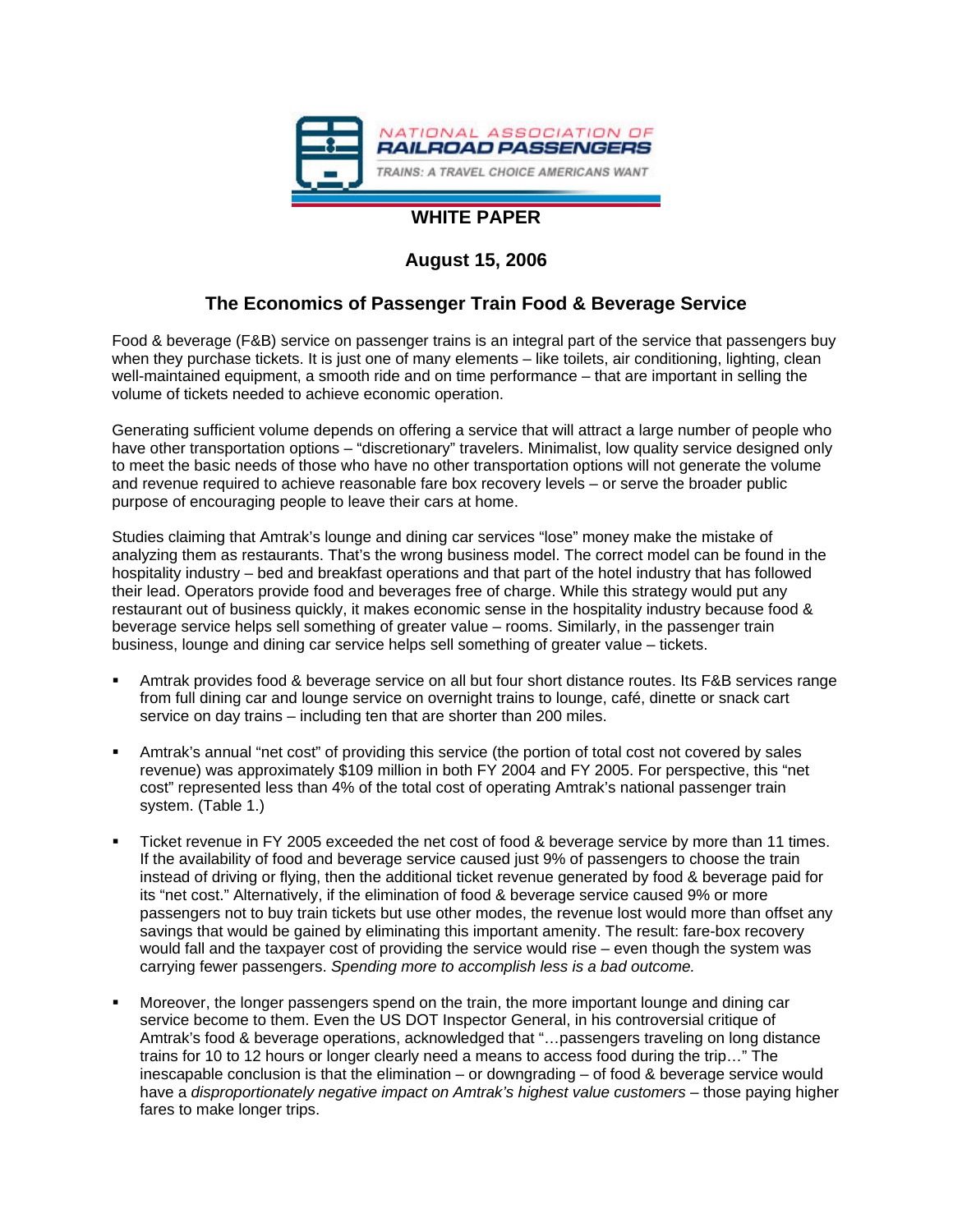When analyzed in terms of its impact on ticket revenue – not as a stand alone profit center – food and beverage service on most if not all trains generates more in revenue than it costs to provide. In other words, food & beverage service is incrementally profitable. It satisfies the two requirements that the US DOT Inspector General set forth in his report: that food & beverage service be provided "at no net cost to the taxpayer" and have "a positive effective on net cash flow."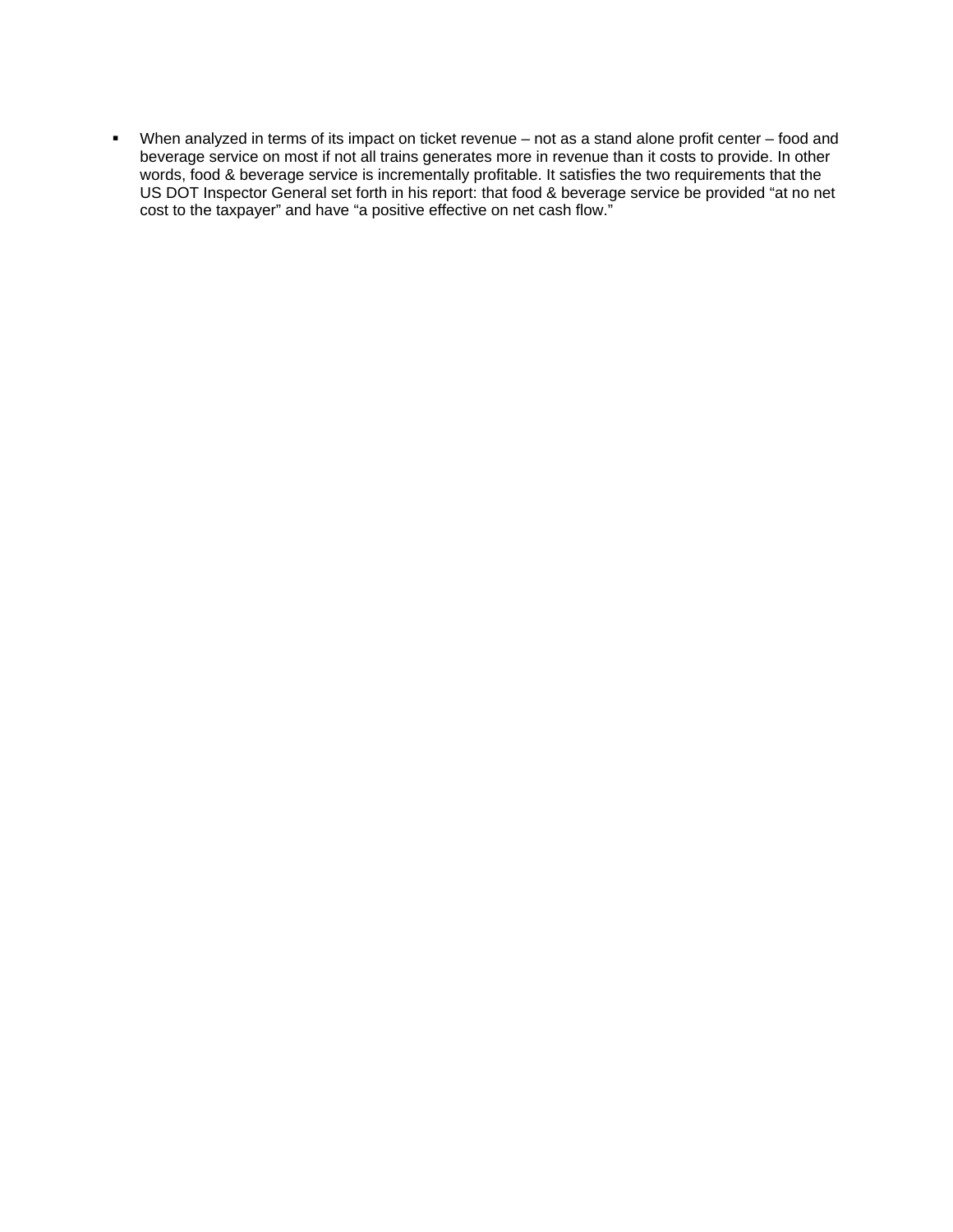The importance of this amenity to the high value customer is confirmed by the fact that F&B sales per passenger increases with trip length. When comparing F&B sales per passenger with average distance traveled for each of Amtrak's routes, we found that, on average, F&B sales per passenger increased by approx \$2.00 for each 100 miles trip length increased.

In addition to trip length, two other factors contribute to increased F&B sales.

- One is including food in the ticket price. Auto Train includes food for all passengers in the ticket price and has the highest F&B sales both per passenger and per passenger mile. The NEC High Speed service (Acela and Metroliner) includes food in the fare for first class passengers and has the second highest F&B sales per passenger mile.
- A second factor is the amount of emphasis on F&B service and the promotional effort put behind it. On the West Coast corridor services – where states influence service standards and emphasize food & beverage service as an important amenity – F&B sales per passenger mile are 2.2 times higher than they are on the NEC regional trains.

While essential for longer trips, F&B service is also an important tool in selling tickets for shorter trips.

- On Acela the premium high-speed service between Washington, New York and Boston F&B sales per passenger mile (which adjusts for differences in trip length) are almost three times greater than on the NEC Regional trains, despite the fact that the average trip on Acela is only 176 miles long and the train is fast. Acela also had the largest F&B "net cost" in absolute dollars of any Amtrak route in FY 2004 (the most recent year when Acela operated for a full 12 months). The "net cost" of food & beverage service on Acela – although large in terms of total dollars – represented only 4% of ticket revenue.
- On the West Coast, the Capitol Corridor service between San Jose, Oakland, Sacramento and Auburn, California has the shortest average trip of any Amtrak route: 68 miles. Eugene Skoropowski, Managing Director of the Capitol Corridor Joint Powers Authority, says, "The availability of food and beverages is one of the reasons our trains are attracting a growing number of riders. That's why we offer this service on every train we operate along the 170 mile Capitol Corridor." Pleasing passengers sells tickets. Patronage on the Capitol Corridor trains has tripled in the last six years and continues growing, catapulting it to the nation's third busiest Amtrak route. Although food service costs roughly \$1.6 million more to provide than it takes in each year, Skoropowski considers it as a cost of doing business, just like well-maintained equipment, on-time performance and clean bathrooms. "Our objective is to give passengers the services they want. We strive to control the net cost of food and beverage service, not to make a profit. Last year, the 'net cost' of food and beverage service amounted to only about 5% of the total cost of the service. Ticket sales would drop more than that if we eliminated the food and beverage service. Financially we're better off with food service than without it. In terms of its impact on our overall fare box recovery, food and beverage service is a major, positive contributing factor."

There are three important ways to control the "net cost" of passenger train food & beverage service.

 **Increase sales volume.** Higher sales will drive positive economies of scale. In FY 2005, F&B revenue exceeded the cost of goods sold by \$45 million, generating a 57% gross profit. Increasing sales volume will increase this gross profit and help cover a larger portion of the fixed costs of the commissary and labor. The fact that F&B sales per passenger mile on West Coast corridor trains are more than double the level on NEC regional trains suggests the potential that expanded service hours, adequate stocking and aggressive marketing – initiatives Amtrak is currently pursuing – have to increase sales volume and reduce the "net cost" of the service.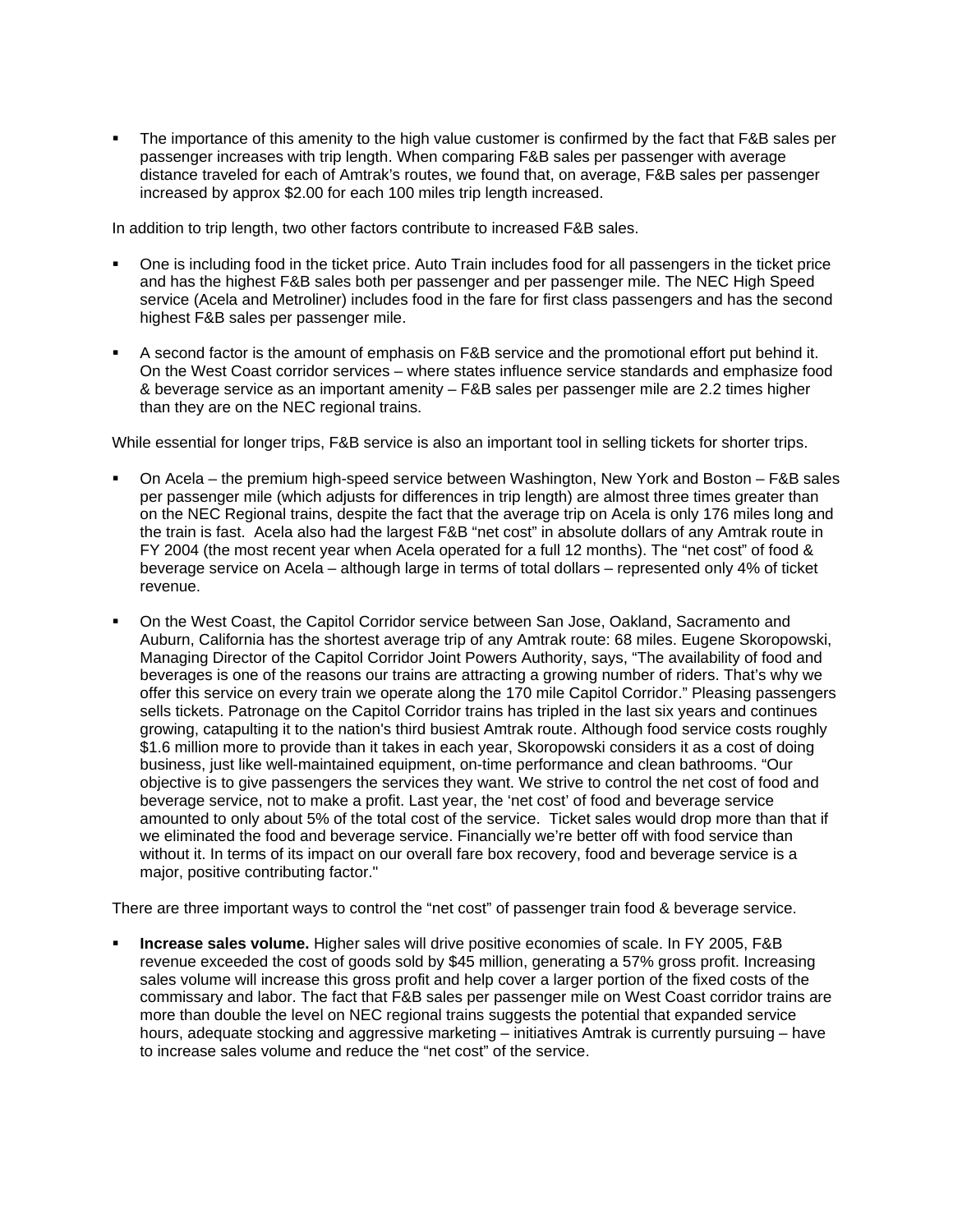- **Offer competitive pricing.** Pressure to eliminate F&B "losses" has caused Amtrak to push prices to levels that discourage sales. When food is included in the fare, prices are not important to either passengers or Amtrak. For passengers, higher prices don't cause any additional out of pocket expense. For Amtrak, they simply result a larger portion of ticket revenue being allocated to F&B service – an accounting transfer that has no impact on the bottom line. It's when food is not included in the fare that prices become important both to the passenger and to Amtrak. For the passenger, food and drink represent extra out of pocket expense. Customer knowledge of what is "normal" in the market creates expectations of what is "reasonable" and limits Amtrak's ability to raise prices without creating ill will. "Price gouging" is not only inconsistent with increasing F&B sales, it negatively affects customer satisfaction, repeat business and favorable word-of-mouth advertising. For Amtrak, these cash sales represent additional revenue, 57% of which drops through to the bottom line. The goal in setting prices should not be to extort the maximum amount possible but to encourage purchases by more people more often. Prices that are "in line" with passengers' expectations will support strategies designed to increase sales with aggressive promotion and expanded service hours.
- **Increase labor productivity.** Labor is the largest cost factor in providing food and beverage service. It accounted for 61% of total F&B cost in FY 2005. Increasing labor productivity is a critical part of controlling the "net cost" of F&B service. Amtrak is implementing significant changes in its food operations that should increase sales per labor hour significantly.

#### **Conclusion**

The provision of food and beverage service on intercity passenger trains is an essential and integral component of attracting passengers and selling tickets. While charging passengers additional amounts for food and beverages can defray part of the cost of providing this service, food and beverage service is not a stand alone profit center – any more than toilets and other on-board amenities are. It is just one of many costs of operating passenger trains.

We have cited the hospitality industry as one example where rational businessmen deliberately "lose" money providing food to their customers in order to sell a product of higher value. We could just as easily have cited hospitals, nursing homes, cruise ships or airlines operating long distance flights where food and drink are included in the base price of the service – without any extra charges to defray the cost.

It is never possible to get the right answer when you ask the wrong question. Critics who argue that food and beverage service on passenger trains should be a profit center are asking the wrong question and getting the wrong answer. Their "answers" are forcing Amtrak to take measures that are counterproductive and which will ultimately degrade – not improve – Amtrak's economic performance and fare box recovery rate. The right question is how to manage the "net cost" of the service. The right answer is by increasing sales volume and improving labor productivity. The focus should be on actions that sell more tickets, raise total revenue and improve Amtrak's economic efficiency and fare box recovery.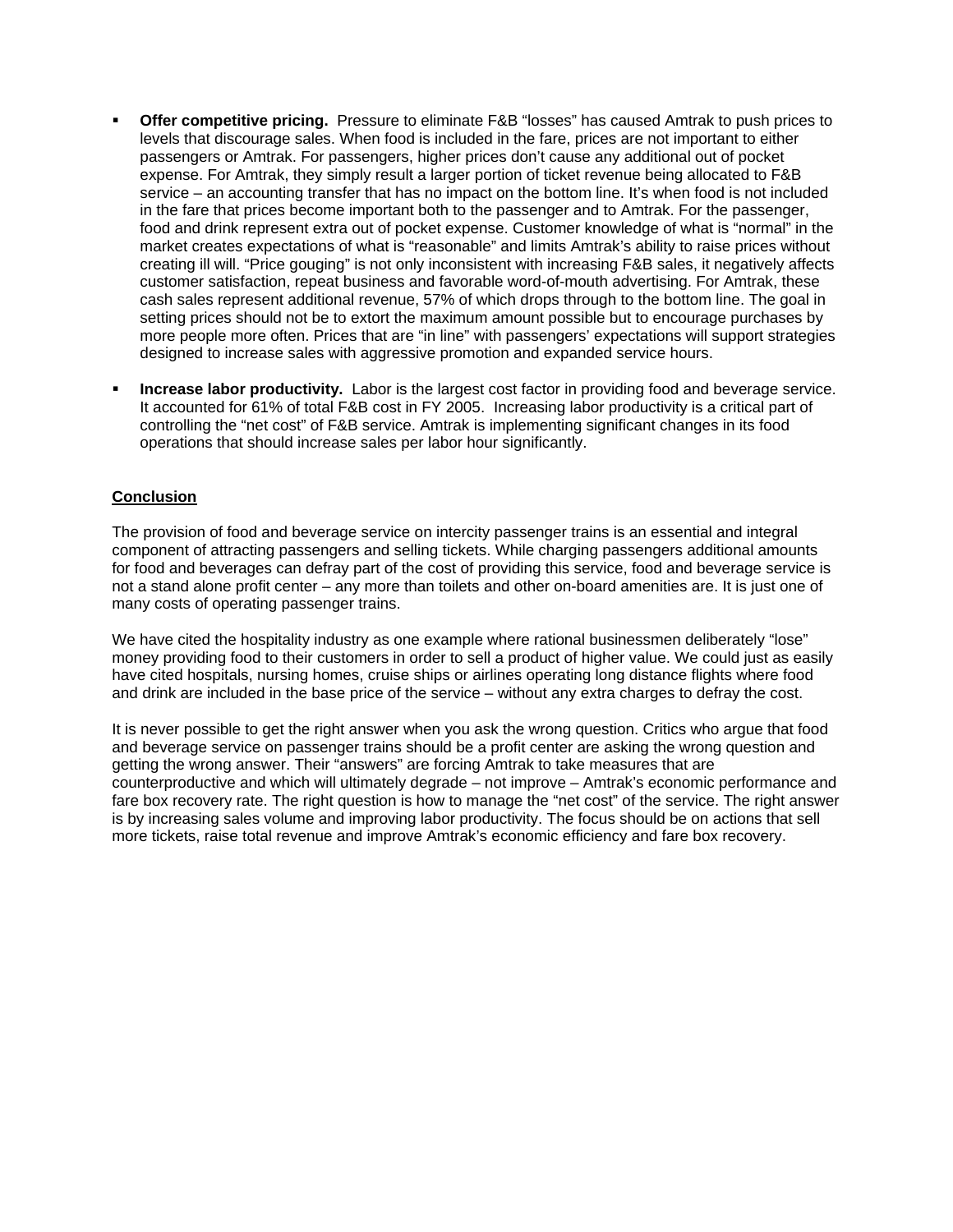### *Amtrak Food & Beverage Services Cost Structure & Cost Recovery*

|                                                                                     | FY 2004         | FY 2005         | Change        |
|-------------------------------------------------------------------------------------|-----------------|-----------------|---------------|
| <b>Food &amp; Beverage Costs</b>                                                    |                 |                 |               |
| Dining Car Labor                                                                    | \$105,799,238   | \$114,598,775   | \$8,799,537   |
| Food                                                                                | \$36,764,427    | \$30,237,417    | $-$6,527,010$ |
| On Train Food Condemnage                                                            | \$175,636       | \$222,920       | \$47,284      |
| Liquor & Tobacco                                                                    | \$4,019,976     | \$3,395,625     | $-$ \$624,351 |
| Non-Consumables                                                                     | \$7,442,592     | \$7,424,926     | $-$17,666$    |
| Linens and Laundry                                                                  | \$5,510,831     | \$3,581,441     | $-$1,929,390$ |
| On Board Entertainment                                                              | \$879,855       | \$449,659       | $-$430,196$   |
| <b>Commissary Support</b>                                                           | \$28,529,787    | \$28,324,298    | $-$205,489$   |
| <b>Total Food &amp; Beverage Cost</b>                                               | \$189,122,342   | \$188,235,062   | -\$887,280    |
| <b>F&amp;B Costs Defrayed by Sales</b>                                              |                 |                 |               |
| Included in Ticket Price                                                            | \$33,370,647    | \$32,139,709    | $-$1,230,938$ |
| <b>Cash Sales</b>                                                                   | \$47,010,087    | \$46,789,890    | $-$220,197$   |
| <b>Total Revenue</b>                                                                | \$80,380,733    | \$78,929,599    | $-$1,451,135$ |
| % of F&B Revenue Included in Ticket Price                                           | 42%             | 41%             | $-1%$         |
| <b>Net Cost of Food &amp; Beverage Service</b>                                      | \$108,741,609   | \$109,305,463   | \$563,854     |
| % of Total Cost Defrayed by Sales                                                   | 43%             | 42%             | $-1\%$        |
| <b>Ticket Revenue (all sources)</b><br>Surplus of Ticket Revenue Over "Net Cost" of | \$1,228,289,568 | \$1,222,069,841 | $-$6,219,727$ |
| <b>Food &amp; Beverage Service</b>                                                  | \$1,119,547,959 | \$1,112,764,378 | $-$6,783,582$ |
| Ticket Revenue Per F&B "Net Cost" Dollar                                            | \$11.30         | \$11.18         | $-$.12$       |
| F&B "Net Cost" as % of Ticket Revenue                                               | 9%              | 9%              | 0%            |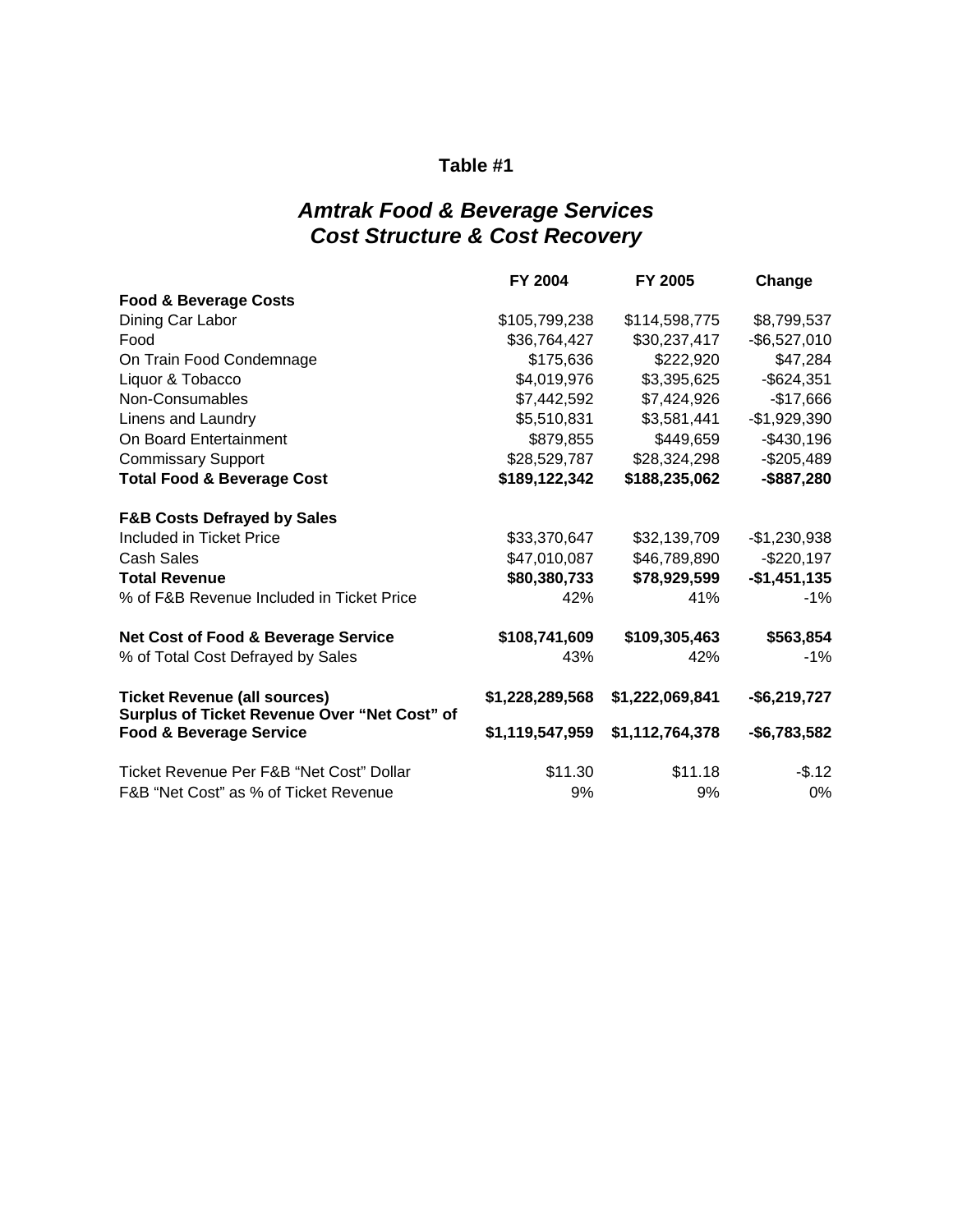## *Food & Beverage Sales By Service Category Ranked by Average Trip Length (FY 2005)*

|                                 | <b>Passenger</b>  |               |                      | Average<br>Trip | <b>F&amp;B Sales</b><br>per |
|---------------------------------|-------------------|---------------|----------------------|-----------------|-----------------------------|
|                                 | <b>Passengers</b> | <b>Miles</b>  | <b>F&amp;B Sales</b> | (miles)         | Passenger                   |
| <b>West Coast Corridors</b>     | 5,159,799         | 494,614,200   | \$7,444,426          | 96              | \$1.44                      |
| <b>NEC Conventional</b>         | 8,584,877         | 1,143,258,465 | \$7,971,768          | 133             | \$0.93                      |
| <b>Other Eastern Corridors</b>  | 3466779           | 527610398     | 3870357.72           | 152             | \$1.12                      |
| <b>Central Corridors</b>        | 1852144           | 301051754     | 3154374.52           | 163             | \$1.70                      |
| <b>NEC High Speed Service</b>   | 2,452,902         | 421,466,490   | \$8,477,347          | 172             | \$3.46                      |
| <b>Miscellaneous Services</b>   | 77,445            | 31,079,445    | \$81,539             | 401             | \$1.05                      |
| Single Level Long Distance      | 1,385,236         | 762,495,430   | \$10,926,730         | 550             | \$7.89                      |
| <b>Superliner Long Distance</b> | 2,191,118         | 1,562,324,442 | \$31,114,040         | 713             | \$14.20                     |
| Auto Train                      | 204,203           | 175,818,783   | \$5,889,017          | 861             | \$28.84                     |
| <b>System Total</b>             | 25,374,503        | 5,419,719,407 | \$78,929,599         | 214             | \$3.11                      |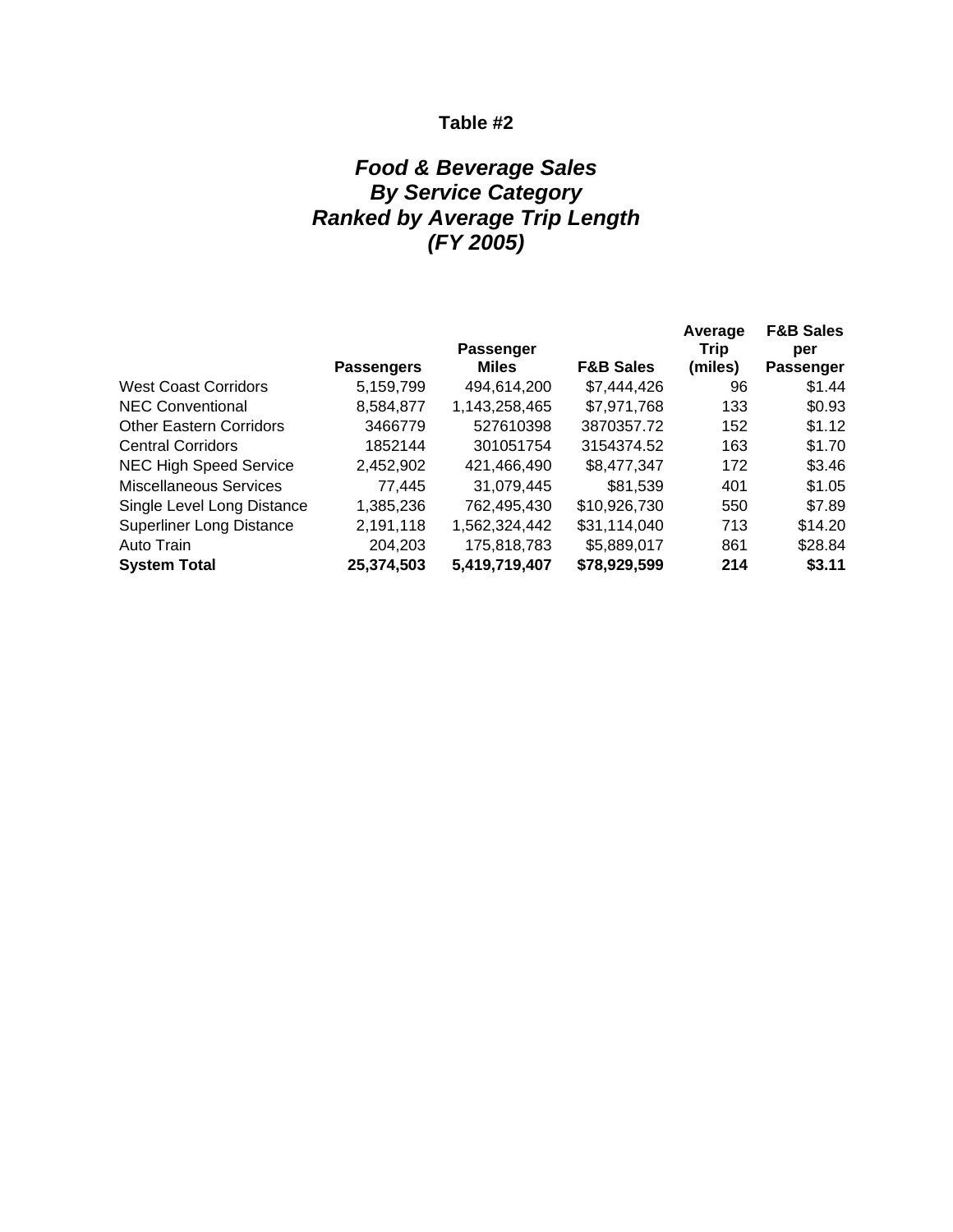### *Food & Beverage Sales By Service Category Ranked by Sales per Passenger Mile (FY 2005)*

|                                 | Average<br>Trip<br>(miles) | <b>F&amp;B Sales per</b><br>Passenger | <b>F&amp;B Sales per</b><br>1.000<br>Passenger<br><b>Miles</b> |
|---------------------------------|----------------------------|---------------------------------------|----------------------------------------------------------------|
| Auto Train                      | 861                        | \$28.84                               | \$33.49                                                        |
| <b>NEC High Speed Service</b>   | 172                        | \$3.46                                | \$20.11                                                        |
| <b>Superliner Long Distance</b> | 713                        | \$14.20                               | \$19.92                                                        |
| <b>West Coast Corridors</b>     | 96                         | \$1.44                                | \$15.05                                                        |
| Single Level Long Distance      | 550                        | \$7.89                                | \$14.33                                                        |
| <b>Central Corridors</b>        | 163                        | \$1.70                                | \$10.48                                                        |
| <b>Other Eastern Corridors</b>  | 152                        | \$1.12                                | \$7.34                                                         |
| <b>NEC Conventional</b>         | 133                        | \$0.93                                | \$6.97                                                         |
| Miscellaneous                   | 401                        | \$1.05                                | \$2.62                                                         |
| <b>System Total</b>             | 214                        | \$3.11                                | \$14.56                                                        |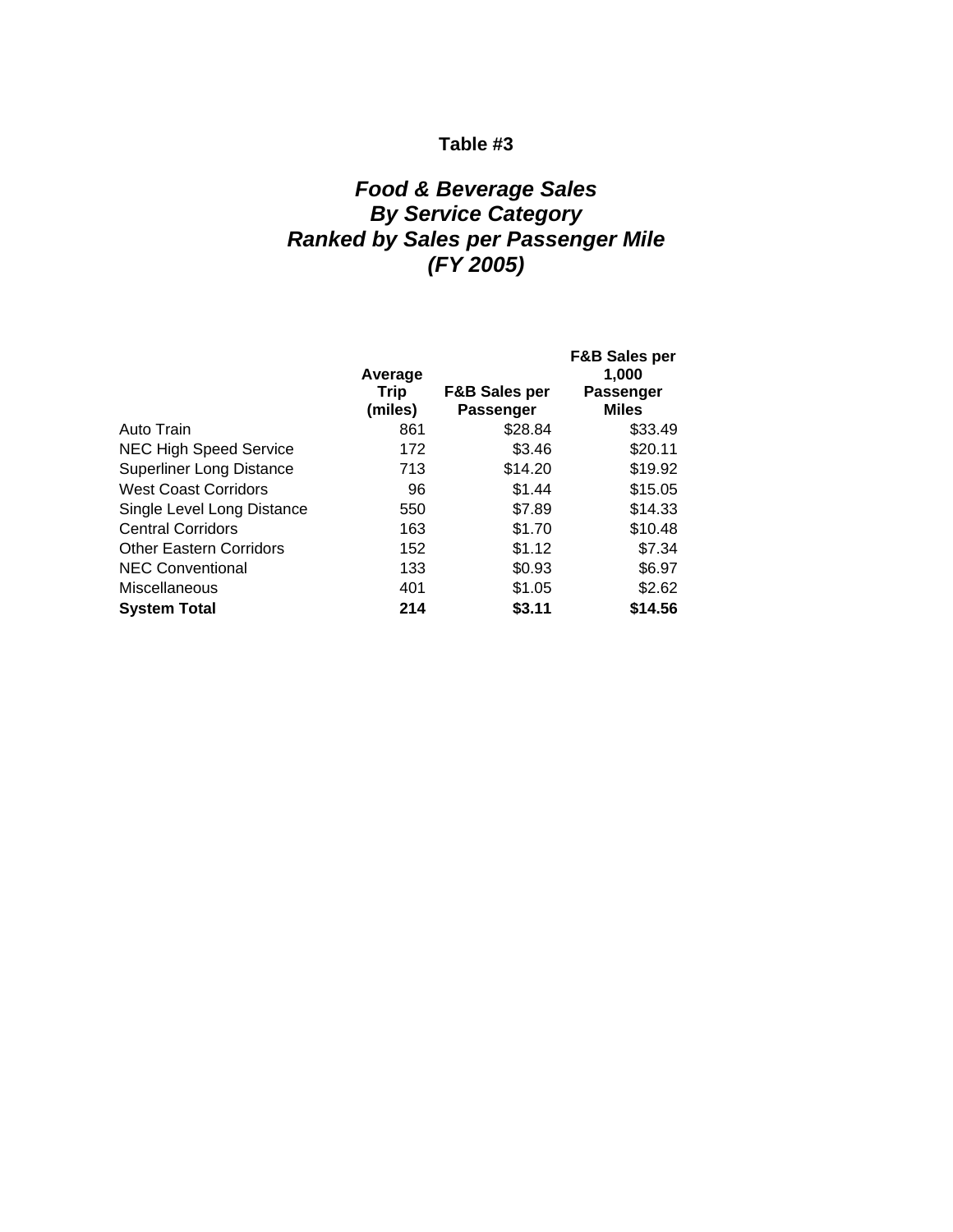## *Sources of F&B Revenue Cash Sales vs. Meals Included In Ticket Price By Category of Service*

|                                 | Included in<br>Ticket |                   |              | Cash<br>Sales % |
|---------------------------------|-----------------------|-------------------|--------------|-----------------|
|                                 | <b>Price</b>          | <b>Cash Sales</b> | Total        | of Total        |
| Auto Train                      | \$5,524,202           | \$364,816         | \$5,889,017  | 6.2%            |
| <b>NEC High Speed Services</b>  | \$4,677,109           | \$3,800,238       | \$8,477,347  | 44.8%           |
| <b>Superliner Long Distance</b> | \$16,155,971          | \$14,958,069      | \$31,114,040 | 48.1%           |
| Single Level Long Distance      | \$4,313,013           | \$6,613,718       | \$10,926,730 | 60.5%           |
| <b>West Coast Corridors</b>     | \$1,133,886           | \$6,310,539       | \$7,444,426  | 84.8%           |
| Miscellaneous                   | \$7,302               | \$74,237          | \$81,539     | 91.0%           |
| <b>Central Corridors</b>        | \$187,546             | \$2,966,828       | \$3,154,375  | 94.1%           |
| <b>Other Eastern Corridors</b>  | \$110,786             | \$3,759,572       | \$3,870,358  | 97.1%           |
| <b>NEC Conventional</b>         | \$29,895              | \$7,941,873       | \$7,971,768  | 99.6%           |
| <b>System Total</b>             | \$32,139,709          | \$46,789,890      | \$78,929,599 | 59.3%           |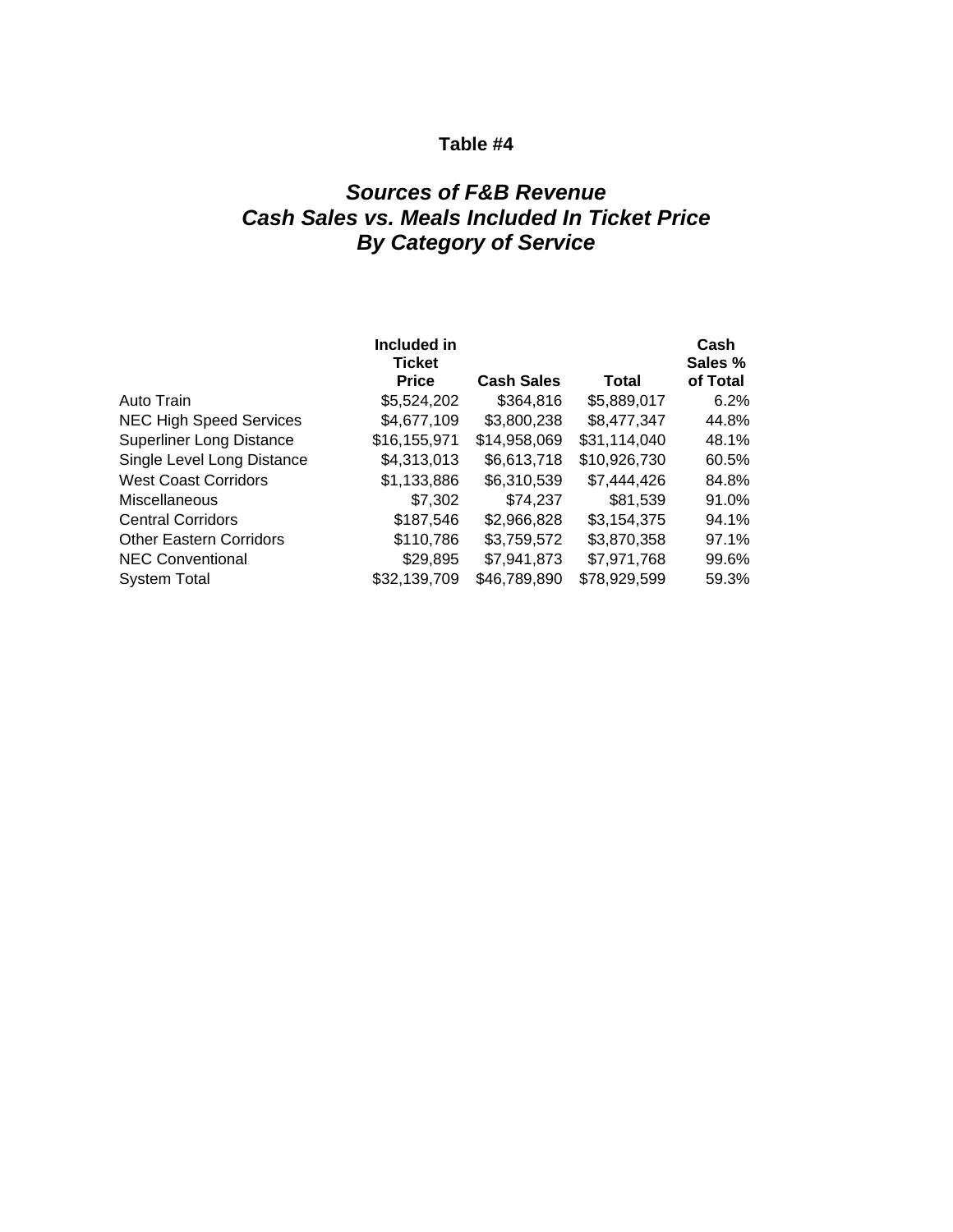### **Chart #1**

# *Impact of Trip Length On Passenger F&B Purchases*



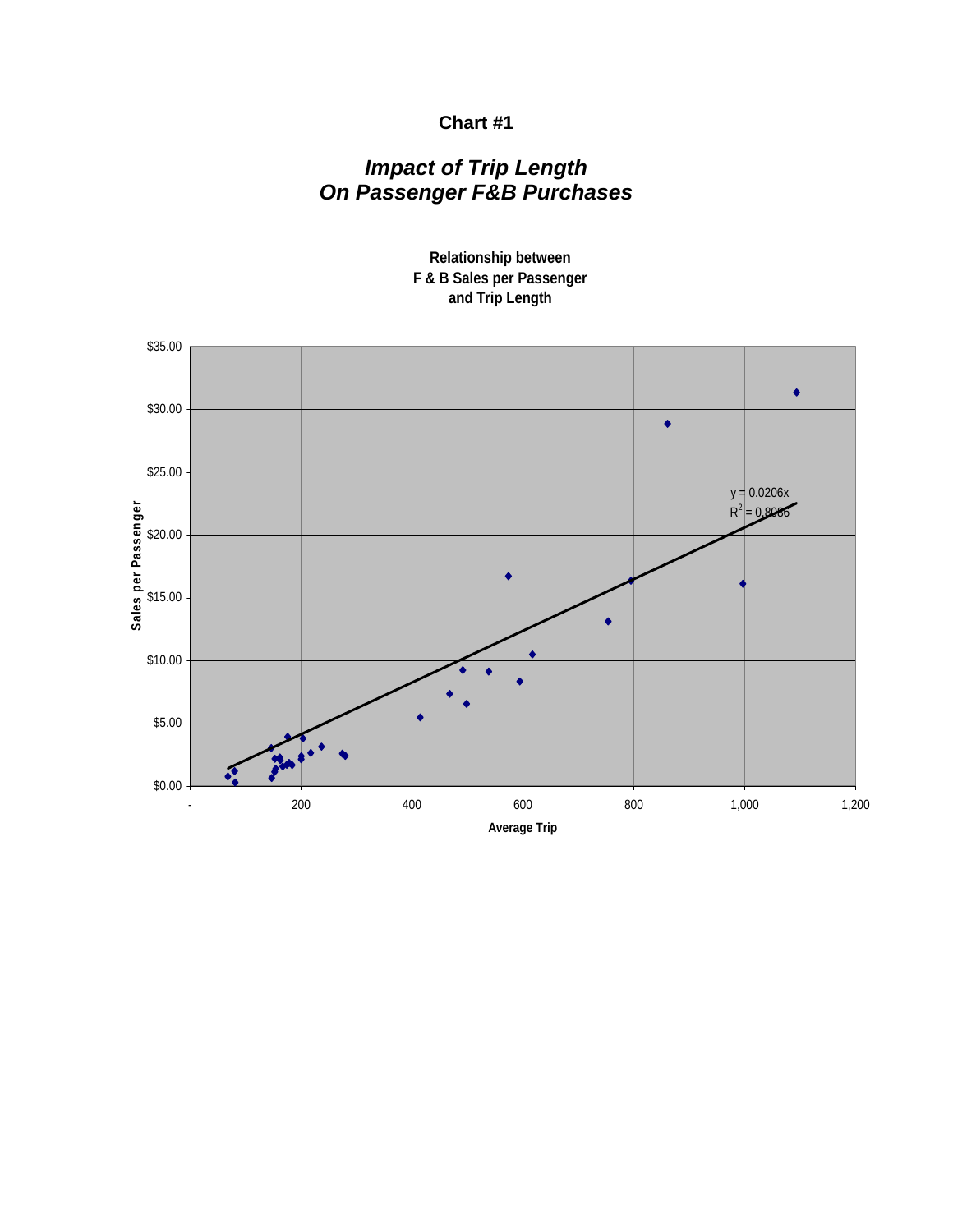#### **Table #5**  *Amtrak F&B Sales per Passenger Ranked by Average Trip Length of Route (FY 2005)*

|                            |                |                      |                   | Average     | <b>Sales Per</b> |
|----------------------------|----------------|----------------------|-------------------|-------------|------------------|
|                            | <b>Note</b>    | <b>F&amp;B Sales</b> | <b>Passengers</b> | <b>Trip</b> | <b>Passenger</b> |
| <b>Capitol Corridor</b>    | X              | \$955,426            | 1,260,249         | 68          | \$0.76           |
| <b>Pacific Surfliner</b>   | A              | \$2,969,115          | 2,520,444         | 80          | \$1.18           |
| <b>Hiawatha Service</b>    | X              | \$149,794            | 525,239           | 81          | \$0.29           |
| Cascades                   | A              | \$1,880,712          | 623,255           | 146         | \$3.02           |
| <b>Ethan Allen Express</b> | A              | \$71,911             | 111,621           | 147         | \$0.64           |
| Regional/Federal           | Α              | \$7,971,761          | 7,024,021         | 152         | \$1.13           |
| San Joaquins               | X              | \$1,639,173          | 755,851           | 153         | \$2.17           |
| Pere Marquette             | Χ              | \$133,104            | 96,471            | 154         | \$1.38           |
| Metroliner                 | B              | \$1,590,173          | 697,805           | 162         | \$2.28           |
| <b>Heartland Flyer</b>     | X              | \$137,976            | 66,968            | 163         | \$2.06           |
| Empire/Maple Leaf          | Α              | \$1,697,593          | 1,088,052         | 167         | \$1.56           |
| <b>Illinois Zephyr</b>     | Α              | \$201,115            | 118,493           | 174         | \$1.70           |
| Acela Express              | B              | \$6,887,174          | 1,755,097         | 176         | \$3.92           |
| Vermonter                  | A              | \$484,011            | 264,082           | 178         | \$1.83           |
| Chicago-St Louis           | A              | \$405,119            | 242,144           | 184         | \$1.67           |
| Illini                     | Α              | \$272,898            | 127,808           | 200         | \$2.14           |
| <b>Blue Water</b>          | C              | \$266,123            | 111,630           | 200         | \$2.38           |
| Kansas City-St Louis       | A              | \$518,841            | 136,701           | 203         | \$3.80           |
| Wolverines                 | A              | \$1,069,405          | 406,499           | 217         | \$2.63           |
| Adirondack                 | X              | \$392,693            | 125,165           | 237         | \$3.14           |
| Carolinian                 | Α              | \$711,637            | 275,057           | 275         | \$2.59           |
| Pennsylvanian              | A              | \$512,508            | 213,413           | 280         | \$2.40           |
| Cardinal                   | C              | \$494,543            | 90,542            | 415         | \$5.46           |
| City of New Orleans        | C              | \$1,344,283          | 183,237           | 468         | \$7.34           |
| <b>Capitol Limited</b>     | C              | \$1,798,911          | 195,051           | 492         | \$9.22           |
| Lake Shore Limited         | C              | \$2,047,979          | 312,779           | 499         | \$6.55           |
| Crescent                   | C              | \$2,397,465          | 263,080           | 538         | \$9.11           |
| <b>Coast Starlight</b>     | C              | \$6,218,845          | 372,304           | 574         | \$16.70          |
| <b>Silver Service</b>      | E              | \$5,986,744          | 718,835           | 594         | \$8.33           |
| <b>Texas Eagle</b>         | C              | \$2,506,821          | 239,276           | 617         | \$10.48          |
| <b>Empire Builder</b>      | C              | \$6,247,662          | 476,531           | 754         | \$13.11          |
| California Zephyr          | C              | \$5,688,373          | 347,856           | 795         | \$16.35          |
| Auto Train                 | D              | \$5,889,017          | 204,203           | 861         | \$28.84          |
| Southwest Chief            | C              | \$4,759,517          | 295,515           | 997         | \$16.11          |
| <b>Sunset Limited</b>      | $\overline{C}$ | \$2,549,628          | 81,348            | 1,094       | \$31.34          |

Note A: Non alcoholic beverage included in ticket price for business class passengers; other amenities vary by route.

Note B: Full meal & beverage included in ticket price for first class passengers.

Note C: Meals included in ticket for sleeping car passengers.

Note D: Meals included in ticket price for both sleeper and coach passengers.

Note E: On Meteor and Star, meals included in ticket price for sleeping car passengers; On Palmetto, non-alcoholic beverages included in ticket price for business class.

Note X: No F&B service included in ticket price.